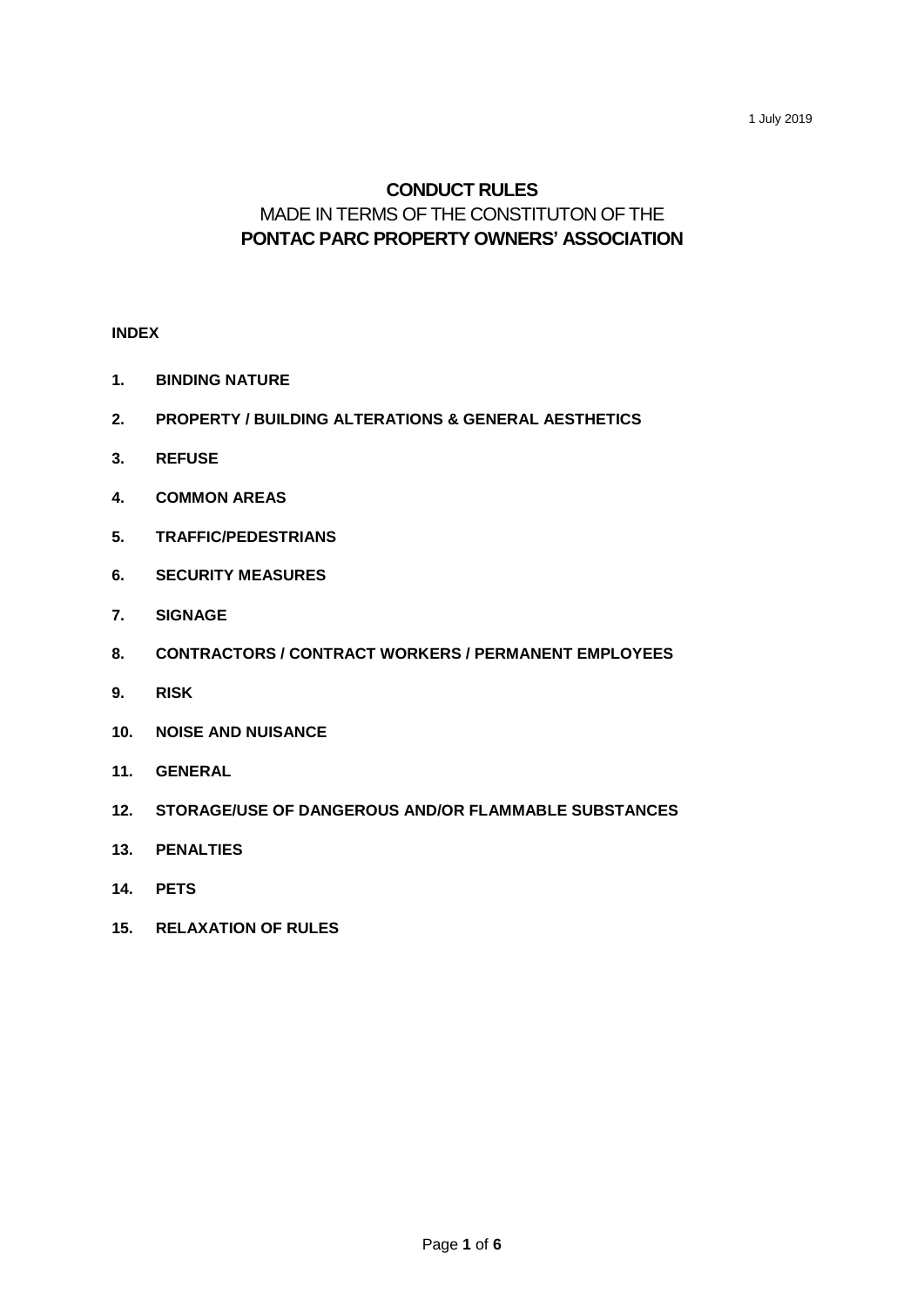# **1. BINDING NATURE**

- 1.1. The Conduct Rules are binding on all persons trading from or visiting the property, as are decisions taken by the trustees in administering them.
- 1.2. The registered owners of properties are responsible for ensuring that tenants, visitors, invitees, contractors and all their employees, any person affiliated with a specific erf, which includes trade persons and suppliers, are aware of and abide by the Conduct Rules.
- 1.3. Tenants have the same responsibility with respect to their visitors, invitees, contractors and employees.
- 1.4. If any person referred to in rule 1.2 above causes damage to the common areas, the member concerned shall be liable to the Association for damages caused.
- 1.5. In the event of nuisance or complaint, the parties involved should attempt to settle the issues between themselves, exercising tolerance and consideration. Where matters cannot be resolved it should be brought to the attention of the Trustees.

## **2. PROPERTY / BUILDING ALTERATIONS & GENERAL AESTHETICS**

- 2.1. All plans for any and all building, building alterations, the placement of any attachment or upgrades to the buildings including but not limited to satellite dishes or air-conditioning units must be lodged with the trustees for approval and neighbouring erven where the trustees deem necessary or applicable, prior to the submission of the plans to the local authority for approval. Approval of the said plans will only be granted subject to the provisions of the constitution and the design manual.
- 2.2. The registered owner and his builder(s) must at all times comply fully with the construction rules as determined by the trustees from time to time.
- 2.3. Notwithstanding rule 2.2 above:
	- 2.3.1. The erection of gazebos, free standing garden or tool sheds and Wendy houses are strictly prohibited save with the express written permission of the Trustees.
	- *2.3.2.* The use of any kind of shade netting is prohibited save with the express written permission of the Trustees.
- 2.4. All building work undertaken by a contractor or by the member must be done within the hours set out by the Trustees or a regulation made by the POA.
- 2.5. The colour scheme and facade of the buildings may not be changed save with the express written permission of the Trustees.
- 2.6. Members and/or their tenants may not place any pot plants or structures on top of the surrounding walls of their erven.
- 2.7. Members are responsible for the maintenance, neatness and cleanliness of their buildings and erven. The Association reserves the right to affect repairs or maintenance at the expense of the member.
- 2.8. Cracked / broken windows to be replaced within 10 days after the date of damage.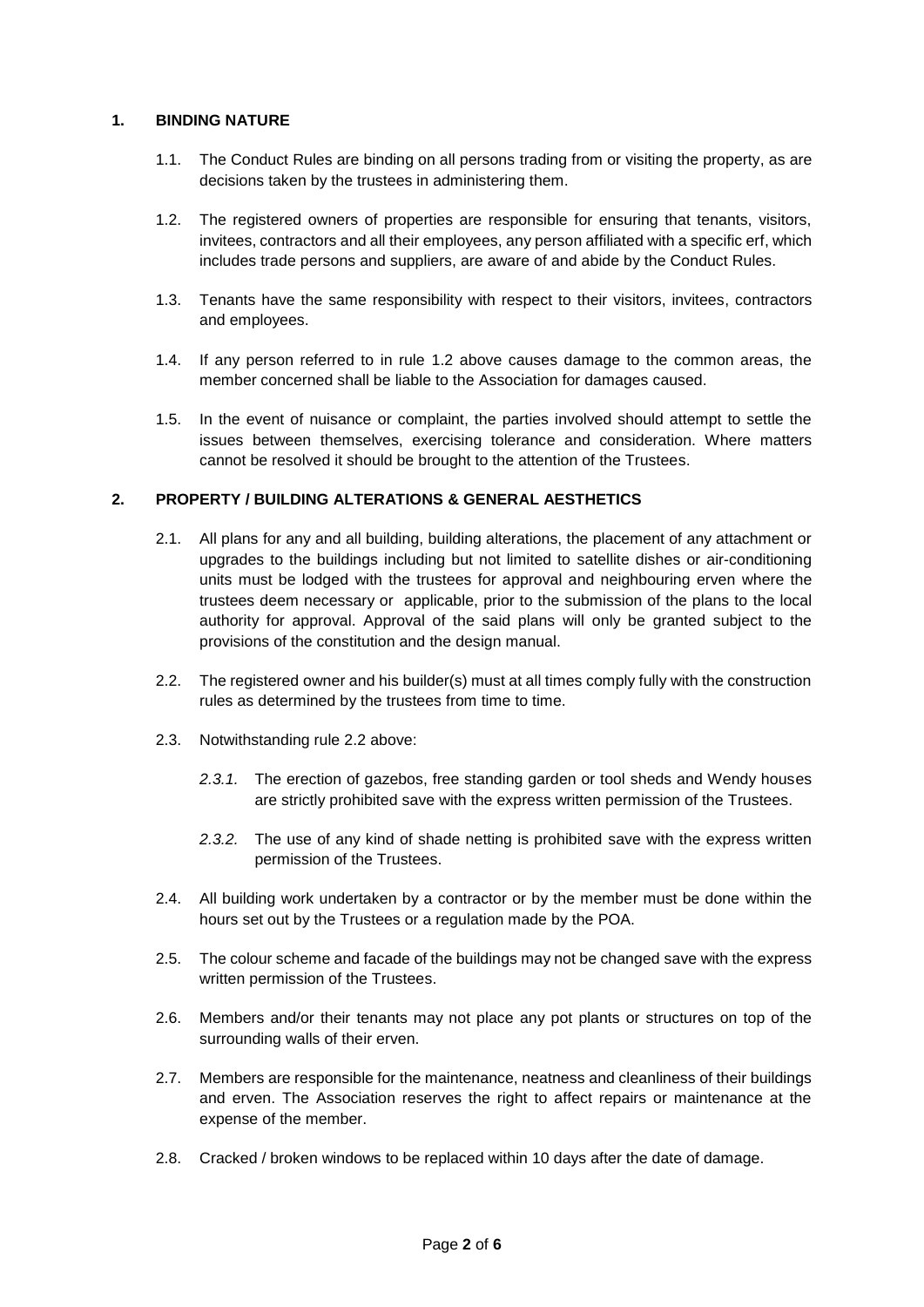# **3. REFUSE**

- 3.1. Each member and/or tenant shall keep the refuse container out of sight save on days which collections are done.
- 3.2. Members, their tenants, visitors, contractors or employees shall not deposit, throw or permit or allow to be deposited or thrown on common areas, any rubbish, including dirt, cigarette butts, food scraps or any other litter whatsoever.
- 3.3. Should provision be made for recycling, it will be the responsibility of the members/tenants to follow the prescribed procedures as may be communicated from time to time.

## **4. COMMON AREAS**

- 4.1. When visiting the Common areas, the members, employees, tenants, invitees, guests, or any other person affiliated with a specific erf shall respect the privacy of members whose property front onto the common areas.
- 4.2. Lighting of fires, braaiing or camping on common areas is strictly prohibited.
- 4.3. Disturbing, collecting or destroying plant material is prohibited.
- 4.4. Any activity, sport or ball games are prohibited in common areas.
- 4.5. No tampering or adjusting of irrigation systems are permitted, unless in case of emergency.
- 4.6. It is the responsibility of all occupants within the association to report any malfunctioning equipment and damage within the common area to the Managing Agent.

## **5. TRAFFIC/PEDESTRIANS**

- 5.1. Members and tenants must exercise proper care and keep a proper look out when driving on the property and observe the maximum speed limit of 20 kilometres per hour.
- 5.2. Only persons with valid driver's licences are allowed to drive a vehicle on the property.
- 5.3. No vehicle/pedestrian shall enter or leave the property at any point except at the entrance gate/pedestrian gate.
- 5.4. No vehicle that leaks oil or fuel is allowed within the property. Should such a vehicle enter the property and cause a mess, the mess will be cleaned by the Association and the cost will be recovered from the member responsible.
- 5.5. No person shall drive/ride any vehicle within the property in such a manner that would constitute an offence under the relevant traffic ordinance.
- 5.6. No person shall store or park any vehicle (including a boat or a caravan) or the like in a Common Area or a road within the property or on the pavement outside the property. Over and above the penalties in the PENALTIES section, the Association may have the vehicle (including the boat and the caravan) towed away at the expense of the member.
- 5.7. All vehicles, in particular motorcycles, must have efficient silencer systems.
- 5.8. No unnecessary hooting is allowed within the property.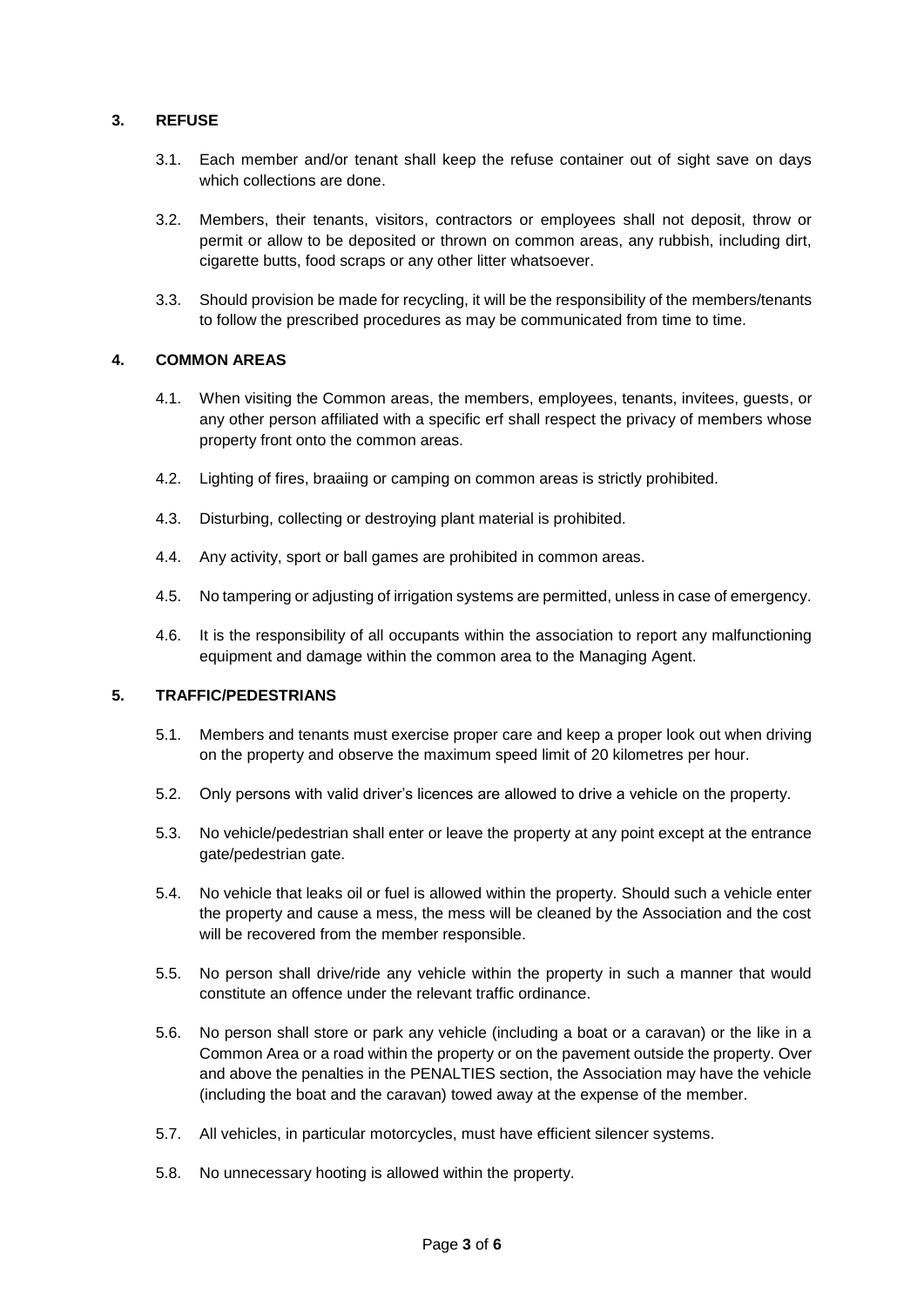- 5.9. No excessive revving of vehicles is allowed within the property
- 5.10. The paved walkways in the common areas are there for pedestrians only.

## **6. SECURITY MEASURES**

- 6.1. Every member and tenant shall comply with the security measures implemented from time to time by the Trustees.
- 6.2. Every member and tenant shall ensure that their visitors, guests and employees comply with the measures implemented from time to time by the Trustees.
- 6.3. No person is allowed to interfere with any security system installed within the Association.
- 6.4. No person is allowed to interfere or place obstructions in front of the entrance gate/pedestrian gate to keep it open.
- 6.5. Every Member or Tenant is responsible for the security of his/her own Erf, and may install a security system of their choice at their own cost.

#### **7. SIGNAGE**

7.1. No advertising boards may be displayed anywhere within the Association without the prior written consent of the Trustees.

#### **8. CONTRACTORS / CONTRACT WORKERS / PERMANENT EMPLOYEES**

- 8.1. Members must supply contact details for any Contract Worker to the Managing Agent prior to any work being conducted within the Association. This excludes once off installations or deliveries.
- 8.2. Members must have the following details for all employees.
	- *8.2.1.* Copy of valid ID Document.
	- *8.2.2.* Personal contact details.

## **9. RISK**

- 9.1. Members, employees, tenants, invitees, guests or any person affiliated with a specific erf, present on the common areas or using any of the services, land or water features do so at their own risk.
- 9.2. Members, employees, tenants, invitees, guests or any person affiliated with a specific erf, waives any right he may have against the Association to claim any damages by virtue of damages to or loss of property or personal injury occasioned whilst present on the property.
- 9.3. Every member indemnifies the Association against such claims made by the employees, invitees, guests or any person affiliated with a specific erf.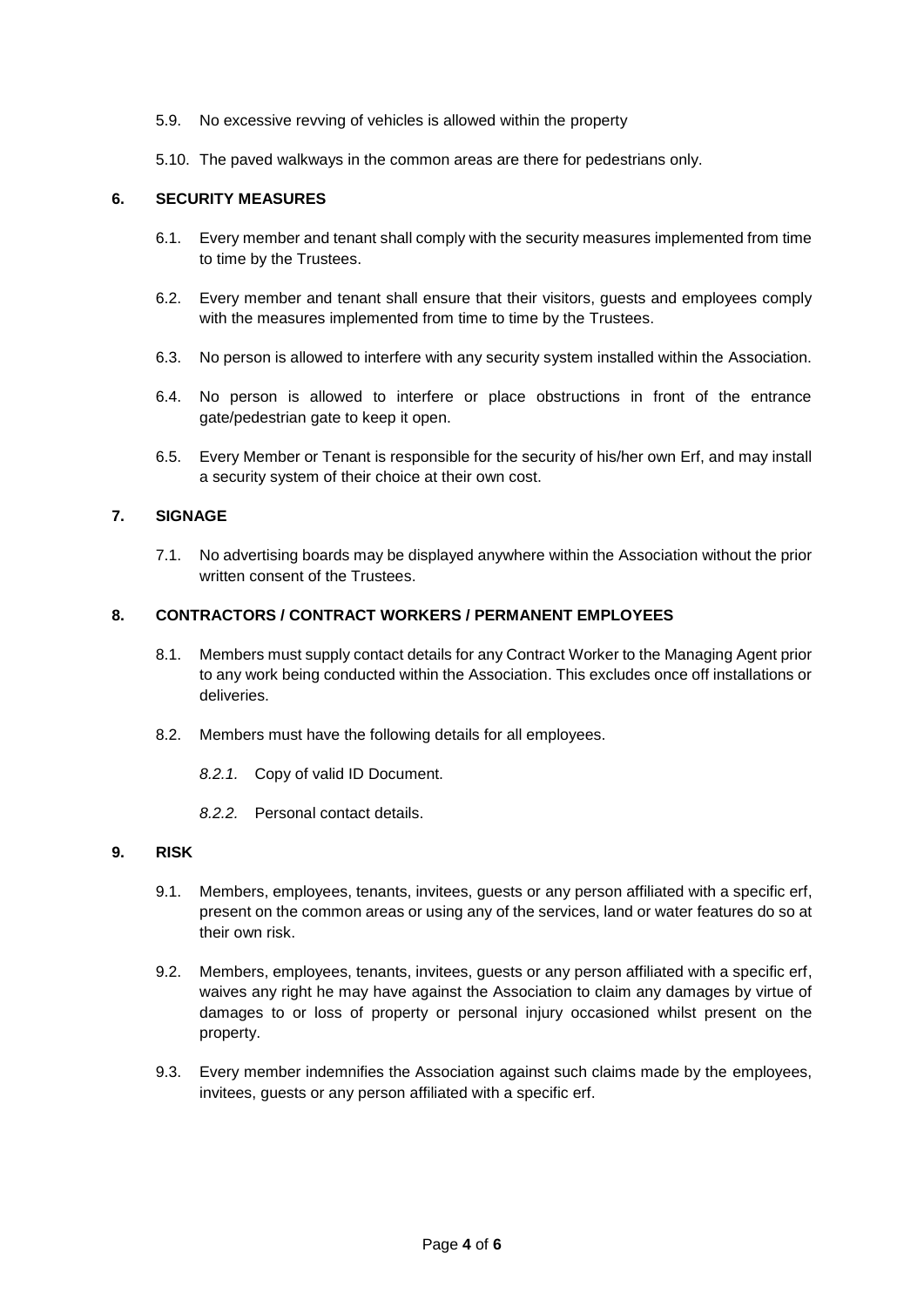### **10. NOISE AND NUISANCE**

- 10.1. No persons shall make or cause to make any unacceptable disturbance or excessive or undue noise which constitutes a nuisance to other persons.
- 10.2. Members must address complaints of disturbance to the person causing such disturbance. When failing to get a positive response, report it to the South African Police Services and the security office.

## **11. GENERAL**

- 11.1. Members, employees, tenants, invitees, guests or any person affiliated with a specific erf shall:
	- *11.1.1.* Refrain from the use of fireworks within the Property.
	- *11.1.2.* Be personally responsible for their own safety.
	- *11.1.3.* Not pose a threat to any other person on the Property.
- 11.2. Whenever the Association receives a written complaint from a member relating to the behaviour of any person on the property, the Association shall investigate and take the appropriate steps required to remedy the complaint within the scope of the Conduct Rules and the Constitution. The Association is not prevented by this clause from taking action on its own initiative.

## **12. STORAGE/USE OF DANGEROUS AND/OR FLAMMABLE SUBSTANCES**

- 12.1. Any storage or use of dangerous or flammable substances must be done in compliance with the relevant Health and Safety Acts as well as the relevant Municipal bylaws and the property's Insurance policy.
- 12.2. The Association reserves the right to remove or prohibit any such substances at the Trustees' discretion.

#### **13. FINES AND PENALTIES**

- 13.1. Any person who contravenes any provision of the Conduct Rules or any conditions imposed by or directions given in terms of the Conduct Rules, shall be deemed to have breached the Conduct Rules and will be subjected to penalties imposed by the Association and which may include the imposition of penalties of R 1 000.00 (One Thousand Rand) for each separate offence.
	- *13.1.1.* In the event of a breach by members, employees, tenants, invitees, guests or any person affiliated with a specific erf the member shall be liable for the payment of any penalties imposed.
	- *13.1.2.* In the event of a breach by a tenant's invitees or guests of the tenant, the Association may in addition to the imposition of a penalty, request the Member to bar the abovementioned from access to the Association.
- 13.2. The following procedural steps may be taken against anyone that does not abide by the Conduct Rules: